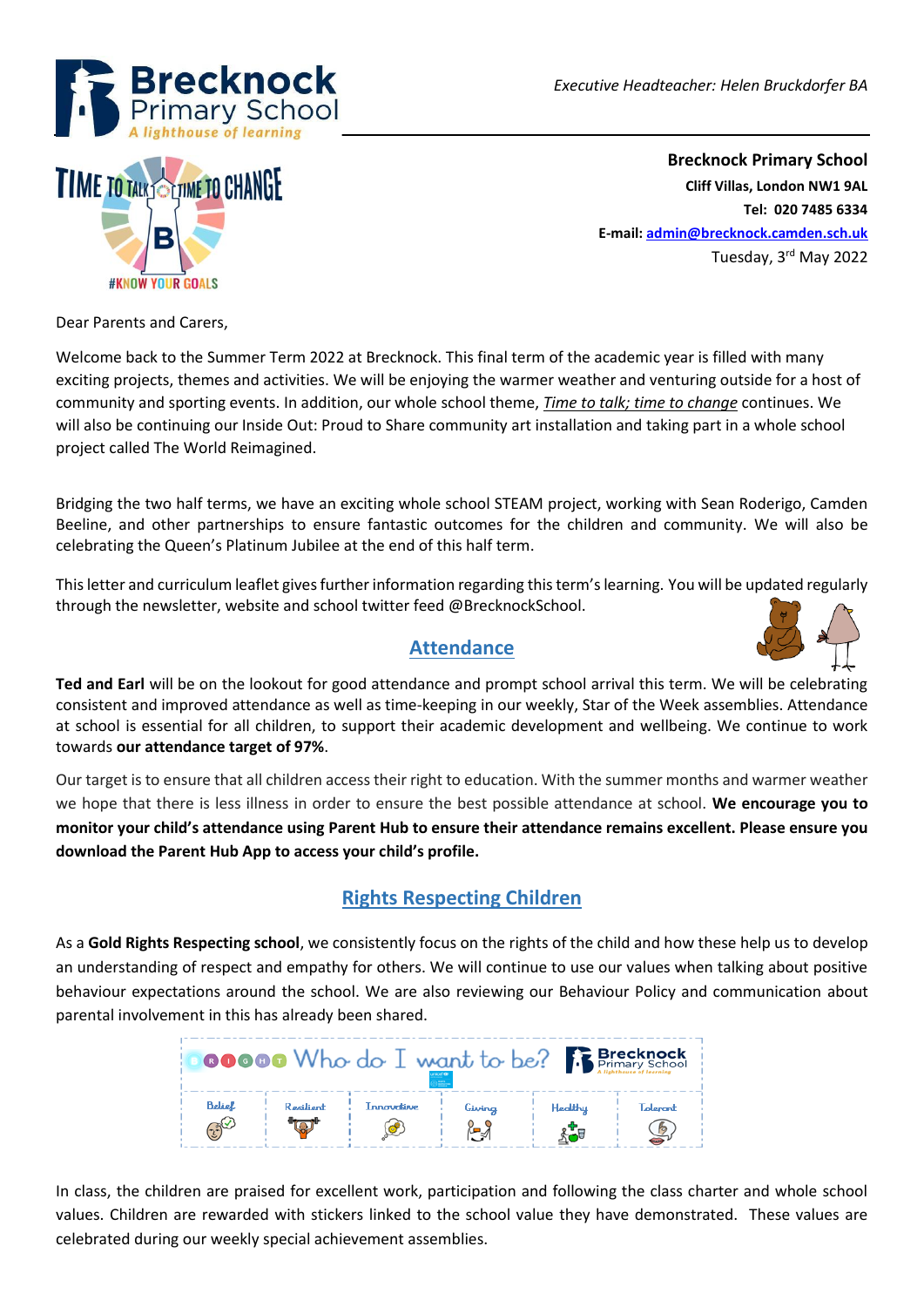### **Learning in Reception**

The **attached leaflet and learning planner** gives you an overview of the learning that will be taking place this term in your child's year group. Through our 'Healthy Bodies' topic the children will be talking about what we can do to keep ourselves healthy. We will take part in an exciting whole-school project, in which children will use their skills in the STEAM subjects (Science, Technology, Engineering, Art and Mathematics) to design and make yoga mats to use in our rooftop playground. Our topic after half term will be 'What Animals Eat'. We will learn about different types of animals, where they live and what they eat.

All classes in EYFS use **Learning Planners** to support children to learn. The learning planners will be sent to you at the beginning of each term via Parent Hub. Please also keep an eye out for 'This week in Reception' on the notice board and on Parent Hub. This gives you detailed information about what the children will be learning each week.

#### **Trips**

We are delighted to be able to plan and take children on a range of educational trips once again. All trips will be risk assessed and you will be informed about them in advance. This term we are excited to be going on trips to the Science Museum, London Zoo and a local synagogue and mosque.

### **Communication**

We send the majority of the schools communications via email, including the newsletter which is sent every Thursday and uploaded to the school website. Letters for trips, dinner money and anything in relation to finance is sent via your ParentPay account. We also send short messages that we need to communicate with you quickly through the Parent Hub app.

The school **gates open at 8:50am** in order for lessons to **start at 9.00am. Please ensure you follow the one way systems in place to allow for social distancing.** 

#### **Home Learning**

| <b>Home Learning</b> | Please ensure your child comes to school every day with their book bag;                                                                                                                                                                                    |
|----------------------|------------------------------------------------------------------------------------------------------------------------------------------------------------------------------------------------------------------------------------------------------------|
|                      | school has supplied one for your child. Please read and sign the Reading                                                                                                                                                                                   |
|                      | Record – your class teacher will have added a key question about the                                                                                                                                                                                       |
|                      | picture story book your child has selected to take home. This will be                                                                                                                                                                                      |
|                      | changed twice a week. However, you can change the picture story book                                                                                                                                                                                       |
|                      | as often as required and we do encourage this!                                                                                                                                                                                                             |
|                      | Your child will also take home one levelled book each week. Your child<br>should be able to read almost all of the words (95%) independently to<br>you.                                                                                                    |
|                      | To support their phonics learning, your child will be provided with Phase<br>2 and Phase 3 phonics resources and flashcards. These are an<br>opportunity for you to practise the sounds your child has learned. Please<br>practise these sounds every day. |
|                      | In EYFS the children will be learning poems and songs regularly as this will<br>help develop their oracy skills. We will share these with you, as your child<br>may enjoy performing them for you.                                                         |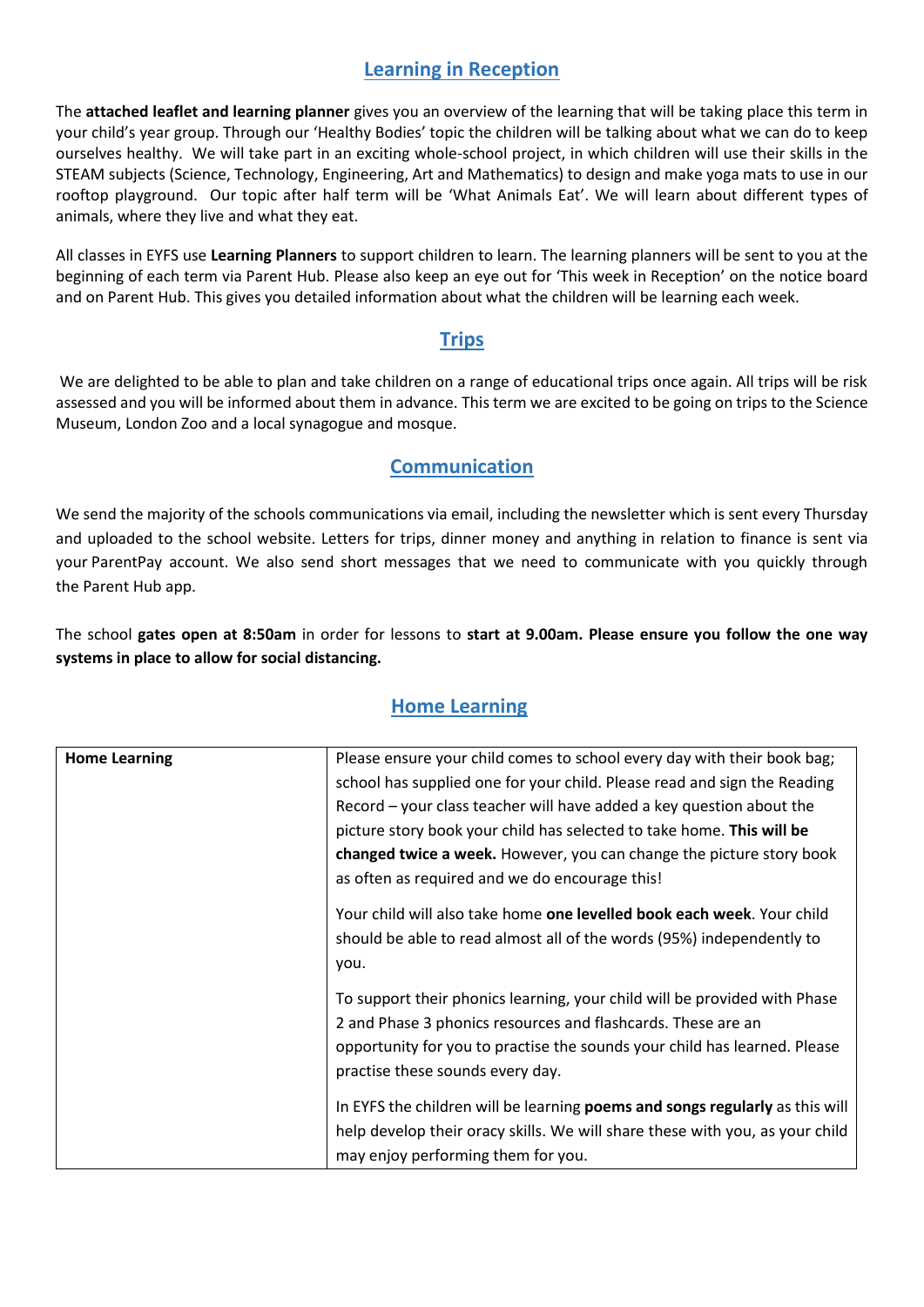| <b>Reading</b>                      | Parental and guardian support is hugely important for developing<br>reading skills, confidence and understanding. Even if children are<br>independent readers, we still encourage parents to read with them or<br>listen to them and discuss the books they are reading.<br>Children need to read at home for at least 10 minutes a day<br>and complete a short daily reflection ('I enjoyed this book because' 'It<br>was funny when' or alternatively an adult can write the comment for<br>them) in their Reading Record book.<br>When reading stories with your child, encourage your child to look at the<br>front cover of a book. Ask them questions such as:                                                                                                                                                                                                                      |
|-------------------------------------|-------------------------------------------------------------------------------------------------------------------------------------------------------------------------------------------------------------------------------------------------------------------------------------------------------------------------------------------------------------------------------------------------------------------------------------------------------------------------------------------------------------------------------------------------------------------------------------------------------------------------------------------------------------------------------------------------------------------------------------------------------------------------------------------------------------------------------------------------------------------------------------------|
|                                     | What do they think the book will be about?<br>Why do they think this?<br>Encourage your child to talk about the pictures in the story book.<br>Who is in the story?<br>What is happening?<br>Where is it happening?<br>This will help your child answer 'who, what and where' questions<br>supporting the development of their comprehension skills. You can<br>challenge your child further by asking them 'why' and 'how' questions.                                                                                                                                                                                                                                                                                                                                                                                                                                                    |
| <b>Phonics</b><br><b>REVISED</b>    | Phonics lessons take place daily in EYFS and form the foundations for<br>learning to read and write. We follow the DfE approved Letters and<br>Sounds programme. The Little Wandle Letters and Sounds website has a<br>range of videos for you to watch. These will help you use the flashcards<br>to practice sounds and blend words at home, with your child. The phonics<br>booklet, that was sent home before Easter, lists the progression of skills<br>and sounds your child will learn. If you need another copy of this booklet<br>or the phonics flashcards, please let your child's teacher know. The Little<br>Wandle videos can be found here:<br>https://www.littlewandlelettersandsounds.org.uk/resources/for-parents/<br>In addition, children's weekly learning is updated on Parent Hub and<br>Tapestry has additional videos of phonics lessons, to aid you in revising |
|                                     | phonics sounds and words with your child.<br>We recommend that you practice phonics sounds and words for 5 minutes<br>a day with your child.                                                                                                                                                                                                                                                                                                                                                                                                                                                                                                                                                                                                                                                                                                                                              |
| <b>Fluency in maths</b><br><u>g</u> | In Reception, supporting your child with the following will help to<br>develop your child's fluency in maths.<br>Look out for numbers up to 20 when you are at home or when you<br>go out for walks. You could look at door numbers, car registration<br>numbers or on food packets or in magazines. Ask your child to tell<br>you the number.<br>Practice making repeating patterns using objects you find at home<br>$\bullet$<br>or in the park. You could use objects you find in the park (e.g.<br>pebble, sticks, pebble stick), different types of fruit (e.g. grape,<br>banana, grape, banana) or draw your pattern with different<br>colour pens (e.g. red, blue, red, blue).                                                                                                                                                                                                    |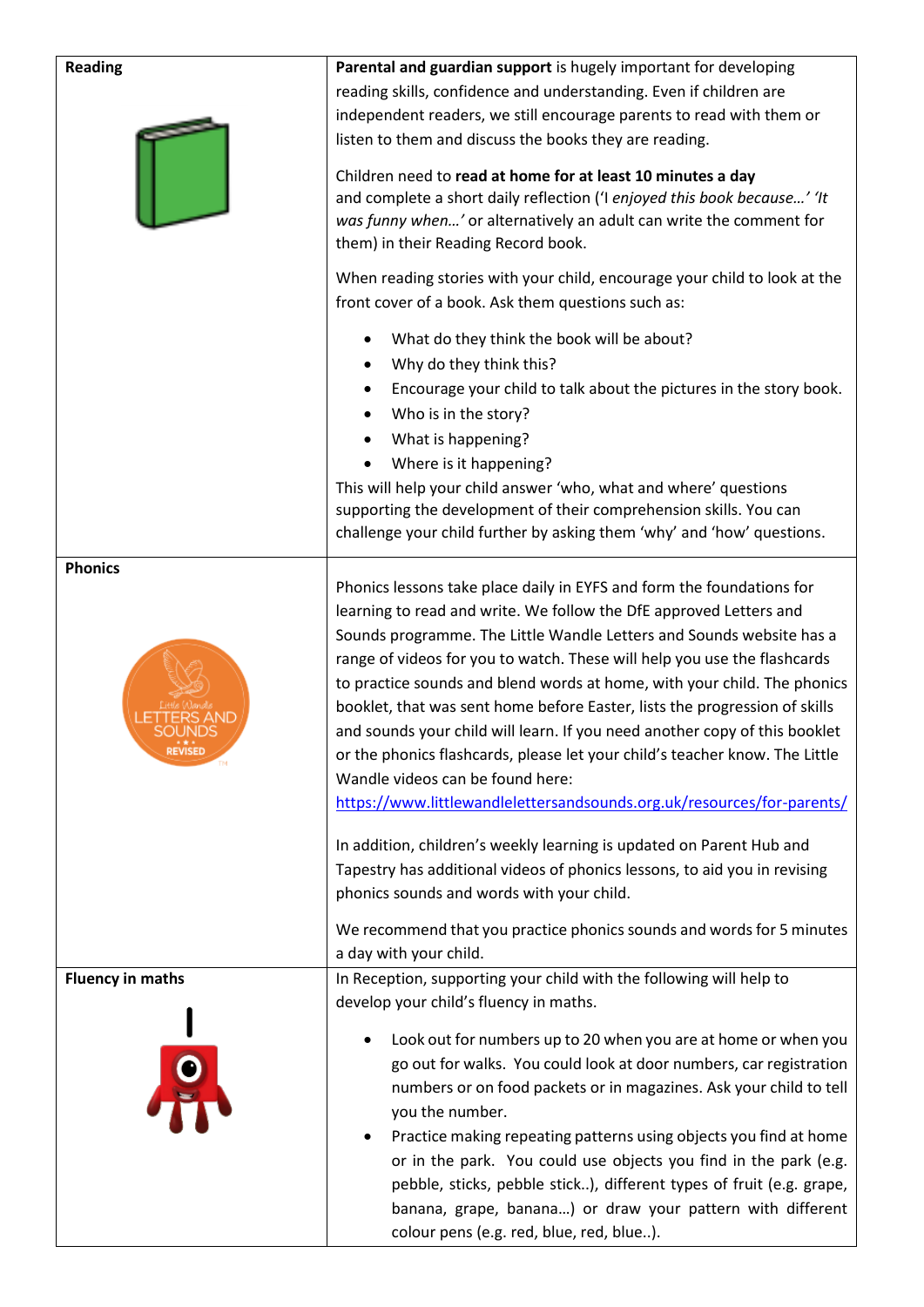|            |       | Practice adding and taking away using toys from home. Ask your<br>child to count the toys, then add or take some away. How many<br>do you have now?                                                                                        |  |
|------------|-------|--------------------------------------------------------------------------------------------------------------------------------------------------------------------------------------------------------------------------------------------|--|
|            |       | Ask your child quick questions to help them recall number facts                                                                                                                                                                            |  |
|            |       | learned in class, such as doubling numbers up to 10 and finding                                                                                                                                                                            |  |
|            |       | one more and one less than numbers to 20.                                                                                                                                                                                                  |  |
| <b>New</b> | words | Direct vocabulary teaching takes place every day. Each Friday, children                                                                                                                                                                    |  |
| word:      |       | choose one of their new words to wear on a sticker. We encourage you to<br>speak to your child about their chosen word each week as this will help<br>them to deepen their understanding of the word and to develop their<br>oracy skills! |  |

Reading books and reading records should be kept in the book bag as these are used/referred to regularly in class. Letters for trips and other correspondence will be issued through Parent Hub. Newsletters are sent via Parent Hub every Thursday and will also appear on the website.

# PE

PE will take place every **Wednesday.** Children **will not be changing for PE** so please ensure they wear appropriate clothes for physical activity on these days, including trainers.

Please see below, a list of key dates. These will be updated when necessary and we will share any updated via the newsletter and the notice board by the school office. As always, we are available at pickup to discuss any queries at the end of each school day.

Kind regards,

The Reception Team